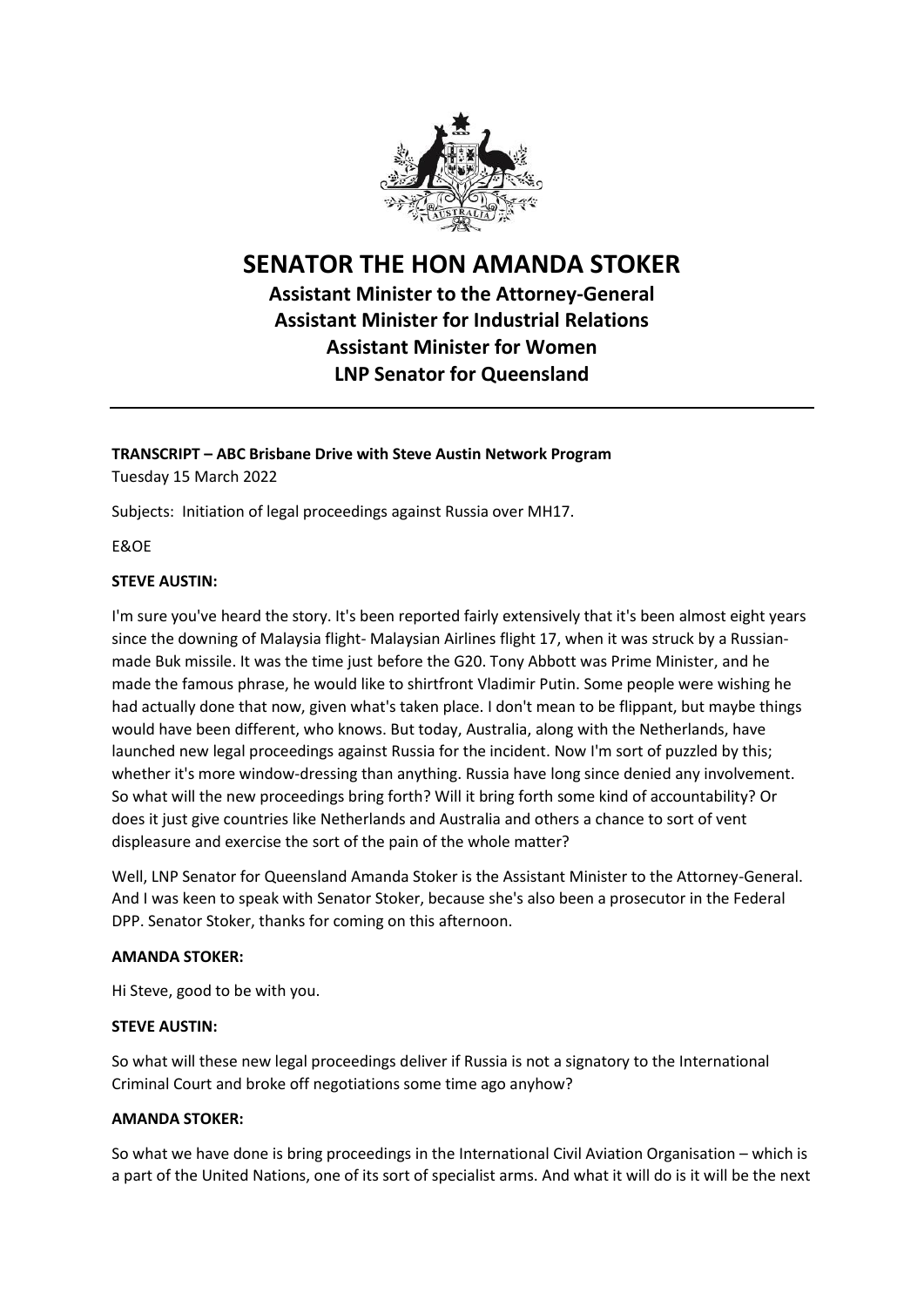important step in our fight to get justice for the lives of the 298 people – including 38 Australians – that were lost when flight MH17 was brought down. Now, in the time between that plane coming down and the present, there have been negotiation processes that have been engaged in between the Netherlands, Australia, and the Russian Federation. Russia has walked away from those. There has been an international effort; many different nations participated in the investigation process. And despite the fact that the Russian Federation hasn't taken responsibility, that investigation made it very clear that there is overwhelming evidence that the missile was not just one that belonged to Russia, but that it was transported there for release into the air by and a Russian-backed separatists group – who could not have operated without the trained Russian military crew that helped to operate it – that it belonged to the Russian federation's 53rd Anti-aircraft Military Brigade, and that from the launch site, and with that trained Russian crew at the helm, or instructing someone in order to release it, none of this would have happened. Now we've taken the negotiations-

#### **STEVE AUSTIN:**

Assist me here. The ground crew, the irregular troops that launched this Buk missile, I seem to recall that they were actually- were they actually in the Donbas region that we're hearing about now, in that general area, or was that another part of the area? Can you recall?

#### **AMANDA STOKER:**

It was in an agricultural field in the east of Ukraine, which is part of the area that is currently the subject of conflict.

#### **STEVE AUSTIN:**

Right.

#### **AMANDA STOKER:**

And all of the evidence indicated that it was brought to that region by Russian-backed separatists, who were assisted and instructed in the firing of the missile by those who belonged – as a trained Russian military crew – to the Russian Federation. So it is connected to the current conflict in a longrange kind of way. But what is important here is that, in the time since the event occurred, there has been a relentless effort to gather the evidence to prove Russian responsibility. And now we are taking it, in essence, through to that next step of accountability – a bit like how you would for prosecution if it were something that happened domestically. And we are making sure that every measure available at international law is applied to give justice to the families who have lost loved ones.

#### **STEVE AUSTIN:**

Okay, I seem to recall when Tony Abbott was Prime Minister – when this occurred, Tony Abbott was Prime Minister – that Australia actually sent Australian Federal Police investigators into that area. I'm just- I'm unclear on the facts. So my assumption is they actually got into that area, despite it being a sort of a contested zone, let's call it, and were able to collect forensic evidence. Were they?

#### **AMANDA STOKER:**

They were able to collect some things. They were able to access some places. But my understanding is they didn't access all that they needed to. Nevertheless, a strong case has been put together, not just by AFP officers, who have done a great job in their efforts, but also by equivalent investigators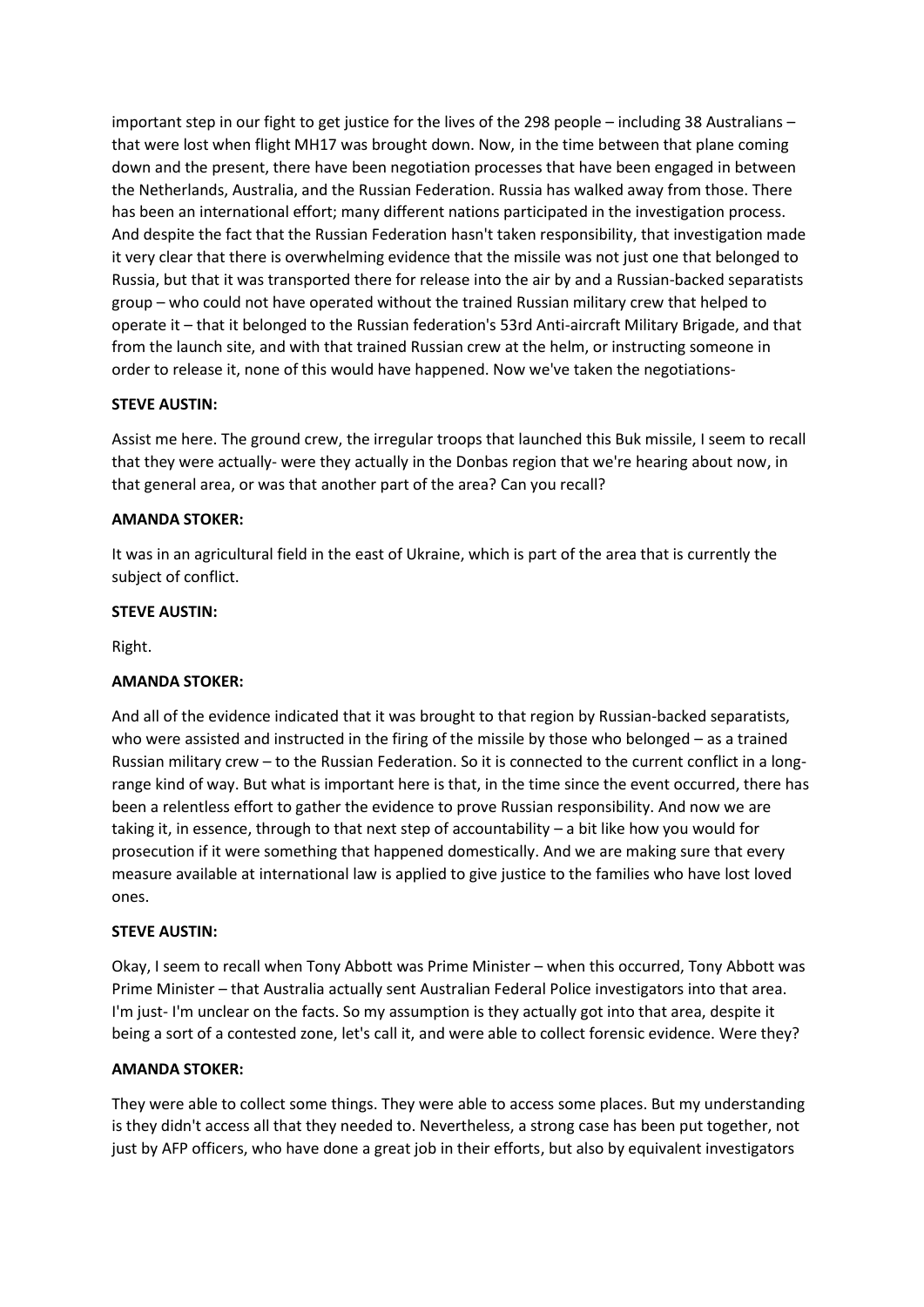from many of the other nations who were affected by the downing of the flight. Now it's reasonable to ask – and you might do so next Steve – what happens if we succeed?

#### **STEVE AUSTIN:**

Yes, what happens if we succeed, Senator? Because you've got an unwilling participant who's is not going to be turning up at the hearings.

#### **AMANDA STOKER:**

And it's a reasonable question, because international law has many limitations in circumstances where ultimately what we know, particularly when you're dealing with a nation like Russia.

#### **STEVE AUSTIN:**

Well they're not the only one. I mean, most of the members of the Security Council aren't, you know, full signatories to the international criminal court even are they? Israel, China, Russia, the United States, a whole lot of them.

#### **AMANDA STOKER:**

And look, if we're honest about international law, the real limitation is that sovereignty is the only thing that really matters at the end of the day.

#### **STEVE AUSTIN:**

Yeah.

#### **AMANDA STOKER:**

But what it can do is it can take away almost the privileges that are currently granted to the Russian Federation as a part of its involvement in the International Civil Aviation Organisation, which are critical to its ability to engage with the international civil aviation process.

#### **STEVE AUSTIN:**

What privileges do they have left? We've pretty well withdrawn everything haven't we? What have they got left?

#### **AMANDA STOKER:**

We have withdrawn a lot. But a ruling from the International Civil Aviation Organisation would, for instance, suspend it from the organisation, which would take away its ability to contribute to those aspects of international travel and commerce that depend on civil aviation. And so it almost has the effect of another sanction in another part of the economy that relates to the Russian Federation. Now that's one of the many things that it could order, but we hope that what it will do instead is provide that international transparency about who was responsible, so that that deniability just can't continue, that it will lead to an acknowledgement and an apology to those families who have suffered greatly, and that there will be a compensation payment for injury to those who have lost those who are loved. And that is consistent with the kinds of rulings that we have seen in relation to other civil aviation incidents over time.

#### **STEVE AUSTIN:**

This is ABC Radio Brisbane, my guest is LNP Senator for Queensland, Amanda Stoker and Assistant Minister to the Attorney-General. She's been walking me through the process of pursuing the nation